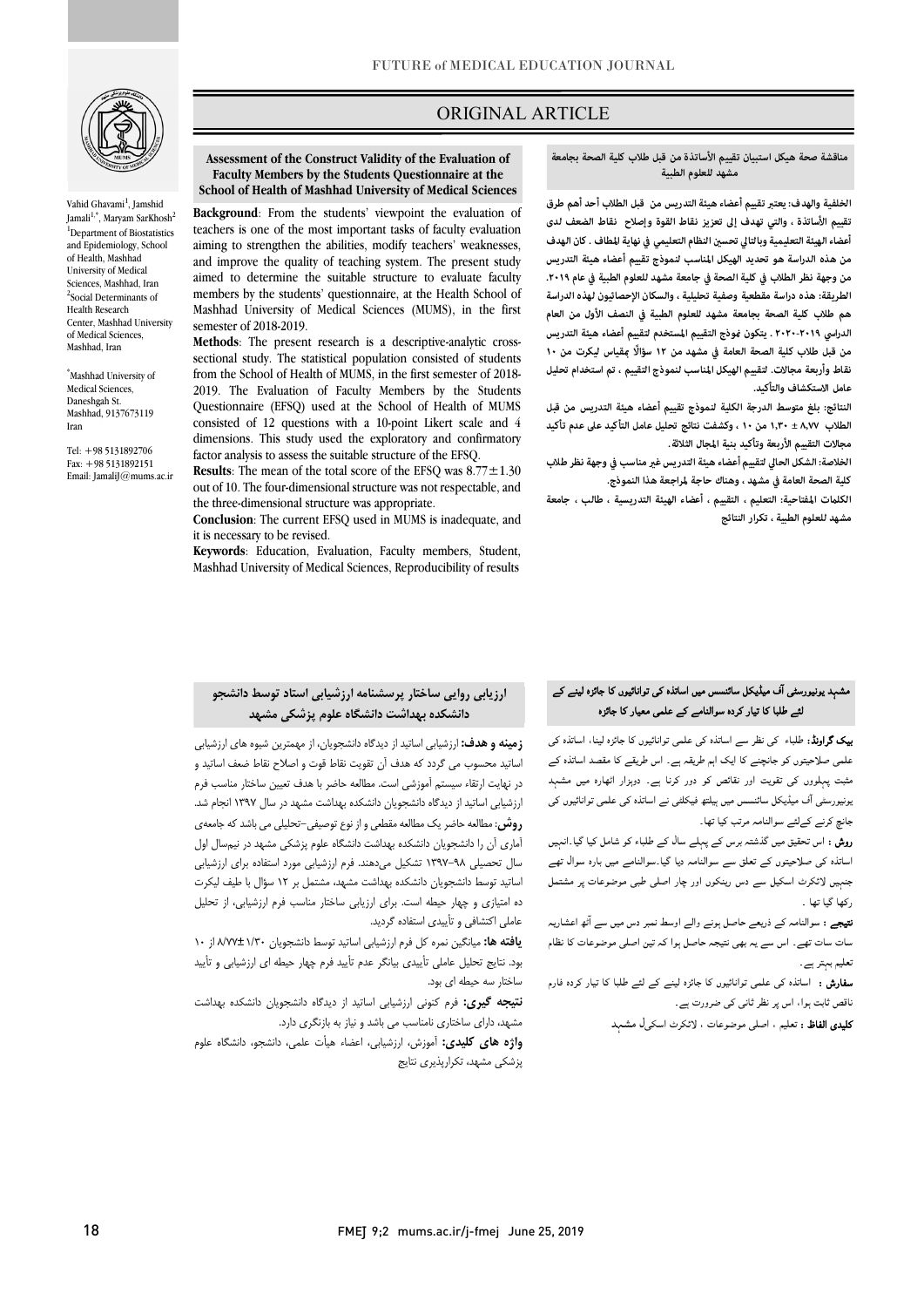### **INTRODUCTION**

One of the major goals of universities is to train specialist staffs. One of the important pillars of this process is university lecturers, who educate students and prepare them for the work market. The study of university professors' characteristics and merits is inevitable owing to their high duty. The evaluation system of faculty members at universities of medical sciences is more important, as faculty members and their graduates are responsible for humans' health and life (1, 2).

Evaluation can identify professors' strengths and weaknesses and leads the system from static to dynamic with high quality. In addition, it attempts to strengthen the educational system by providing appropriate strategies (3). The assessment of professors' educational environment is one of the most complex types of assessment (4). Universities generally use different methods to evaluate their professors; however, their ultimate goal is to improve the teaching method, enhance and promote effective activities, and eliminate ineffective and undesirable methods (5). Professors' evaluation is one of the most complex types of evaluation in academic environments, since the characteristics of the community to be evaluated are unique and their tasks are diverse. The process of evaluating professors can be influenced by various parameters such as executive responsibilities, characteristics of the lesson presented, conditions and facilities of the university and class, and economic and livelihood issues; therefore, considering each of these cases seems to be impossible in practice (6). Thus far, several methods, including evaluation by faculty colleagues, evaluation by students, evaluation by educational experts, and evaluation by checking the educational documents have been proposed to evaluate professors (7). The most common method used by Iranian universities is the assessment of faculties by their students.

Researchers have employed different parameters to evaluate faculties by students; some of these parameters are students'

 number of students in the class, students' personality, teachers' academic level, students' semester and their expected and actual grades, philosophy of education, teachers' demographic characteristics such as gender, age, well as physical and social attractions (8-10). educational level, level of difficulty or simplicity of the class, educational level, background and teaching experience, as

 Considering that the main group of activities of teaching staff is related to students; therefore, it is important to check the tools used in this section. Although many important parameters cannot be evaluated in practice, the low<br>credibility of the measurement tool can be detrimental to the process. Based on the present knowledge, a standard form for student evaluation has not been designed so far, and universities and faculties have designed and used a separate parameters cannot be evaluated in practice, the low form according to their needs.

 The validity and reliability of the questionnaire used in the evaluation of professors are highly important to achieve credible results. Thus far, various methods have been proposed to assess the validity of the questionnaires, validity. In this study, we aim to investigate the validity of the EFSQ used at the School of Health of MUMS using confirmatory factor analysis (CFA). including content validity, construct validity, and criterion

## **METHODS**

J  $\overline{\phantom{0}}$ 

 $\overline{\phantom{a}}$ 

 The present research is a descriptive-analytic cross-sectional study. The statistical population consists of students at the School of Health of MUMS in the first semester of 2018-2019. All the students who completed the EFSQ were considered. of MUMS in 2018, and the exclusion criteria were incomplete completion of the questionnaire. We consider the ethical issues such as confidentiality of information, and non- prejudice of researchers in interpreting the results of the the School of Health of MUMS, which was completed by students on their portal. The EFSQ consists of 12 questions The inclusion criteria were studying at the School of Health study. The data-gathering tool in this study was the EFSQ at

| Table 1. The EFSO at the School of Health of MUMS |                                                                                                                                                                      |            |  |
|---------------------------------------------------|----------------------------------------------------------------------------------------------------------------------------------------------------------------------|------------|--|
| No.                                               | <b>Ouestions</b>                                                                                                                                                     | Domain     |  |
| $\mathbf{1}$                                      | The power of expression and the ability to communicate and convey content                                                                                            | Education  |  |
| $\mathfrak{D}$                                    | Teaching in accordance with the educational goals and time defined in the curriculum                                                                                 | Education  |  |
| 3                                                 | Correct and fair evaluation using modern approaches                                                                                                                  | Education  |  |
| $\overline{4}$                                    | Observing ethical and professional principles in the educational environment                                                                                         | Ethic      |  |
| 5                                                 | Advice, guidance and help to solve learning problems                                                                                                                 | Ethic      |  |
| 6                                                 | The professor is known as a suitable professional model                                                                                                              | Ethic      |  |
| $\tau$                                            | Regular and active presence in educational activities (theoretical and practical classes)                                                                            | Discipline |  |
| 8                                                 | Attention to students' attendance and observance of educational regulations                                                                                          | Discipline |  |
| 9                                                 | Access to outside the classroom (in-person or non-attendance)                                                                                                        | Discipline |  |
| 10                                                | Optimal use of time allocated to the classroom or practical training program with proper<br>planning (the lecture time control, question and answer, teamwork, etc.) | Management |  |
| 11                                                | Providing conditions for students' active participation in the training process                                                                                      | Management |  |
| 12                                                | The power of student management and leadership in the educational environment                                                                                        | Management |  |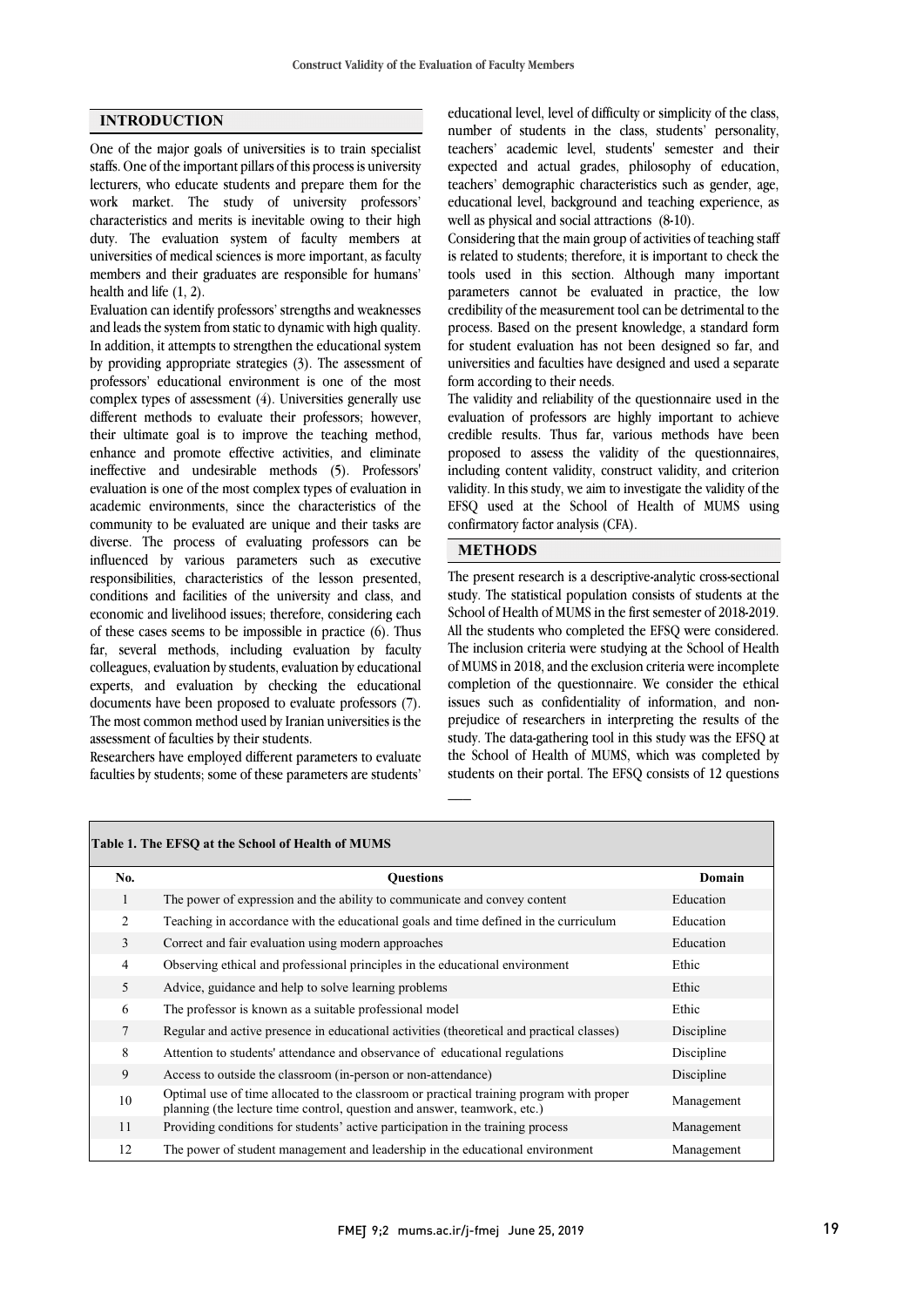between 1 and 10 in which higher scores are a sign of the better quality of teacher training. The following table lists the questions in four sections, including education, discipline, with a Likert scale of 10 points. The range of scores is ethics, and management.

analyze the data in descriptive and analytical formats. Also charts and tables were employed to describe the data and evaluate the structural validity by exploratory and confirmatory factor analysis. The normality of data and Shapiro-Wilk test. The Mahalanobis distance was used to evaluate outlier data. The significant level was This study used SPSS and AMOS software programs to was confirmed using skewness and kurtosis indices considered 5%.

#### **RESULTS**

 The rate of responding to the EFSQ was 92% (2044 out of 2219). The average total score of the EFSQ was 8.77  $\pm$  1.30 out of 10. Table 2 presents the descriptive statistics for the EFSQ dimensions.

 Figure 1 which shows the CFA results using standard factor loading values and goodness of fit indices, indicates the weak fit of this model. Therefore, the current EFSQ used to evaluate faculty members is inappropriate and needs to be reviewed. 20 cases per parameter, the sample size used in this study is sufficient. In addition, the adequacy of the sample size after fitting the CFA was also confirmed using the HOLTER test. Given that the minimum sample size required in a CFA is 10 to

 $\overline{a}$ 

 $\overline{a}$ 

| Table 2. Descriptive statistics of scores in the EFSQ |      |             |                    |                                 |
|-------------------------------------------------------|------|-------------|--------------------|---------------------------------|
| <b>Dimension</b>                                      | N    | Mean (SD)   | (Minimum, Maximum) | Median<br>(Interquartile Range) |
| Education                                             | 2044 | 8.79(1.54)  | (1, 10)            | 9.33(2.00)                      |
| Ethics                                                | 2044 | 8.84(1.63)  | (1, 10)            | 9.33(1.67)                      |
| Discipline                                            | 2044 | 8.77(1.86)  | (1, 10)            | 9.67(1.67)                      |
| Management                                            | 2044 | 8.70 (1.66) | (1, 10)            | 9.33(2.00)                      |
| Total                                                 | 2044 | 8.77(1.30)  | (1.92, 10)         | 9.21(1.50)                      |



Chi square=2095.656: df=48: p≤0.001 RMSEA=.145; CFI=.738; TLI=.640



l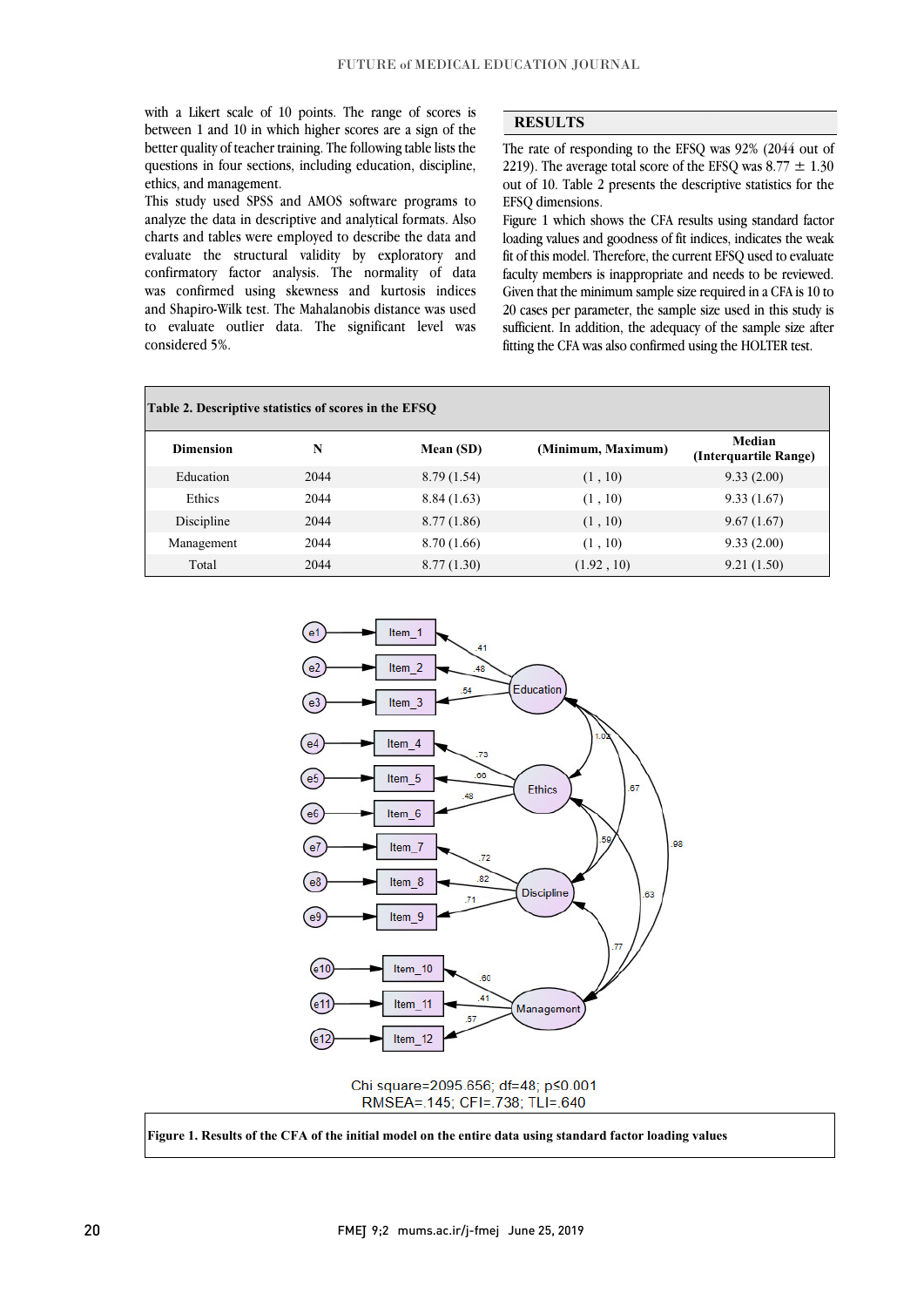$\overline{a}$ 

 $\mathcal{L}$ 

٦

To achieve the proper structure, the data was divided into two parts. In the first part, to obtain the proper structure, exploratory factor analysis (EFA) was performed, and in the second part, the proposed structure obtained from the previous step was evaluated by using a CFA. The value of the KMO index (0.805) indicates the adequacy of the sample size for this analysis. In the EFA with Quartimax rotation, the model with three factors was evaluated as the best model. Table 3 presents the factor loading values.

Figure 2 shows the results of the CFA of the proposed model on 50% of the data (Test Data), indicating the good fit of this model. Table 4 presents the goodness of fit indices for the CFA, indicating that the model is proper.

The values of various internal consistency indices, including Cronbach's alpha and Composite Reliability, were almost equal to and greater than 0.7, confirming the internal consistency of the model.

#### **DISCUSSION**

One of the most controversial issues in the teaching process is the evaluation of the educational system, particularly the evaluation of professors (12). Undoubtedly, the results of accurate evaluation illustrating the strengths and weaknesses provide a basis for decision- making on educational programs and arrange a framework to improve the quality of university education. From the students' viewpoint, one of the most important methods to evaluate the

 the most important community of their target is students. faculty members to show the professors' performance among

# **Table 3. EFA results on 50% of the data (Train Data)**

| <b>Rotated Component Matrix<sup>a</sup></b>      |           |                |      |  |
|--------------------------------------------------|-----------|----------------|------|--|
|                                                  | Component |                |      |  |
|                                                  | 1         | $\overline{2}$ | 3    |  |
| Item 1                                           |           | .760           |      |  |
| Item 2                                           |           | .584           |      |  |
| Item 3                                           |           |                | .789 |  |
| Item 4                                           |           |                | .831 |  |
| Item 5                                           |           |                | .703 |  |
| Item 6                                           | .599      |                |      |  |
| Item 7                                           | .748      |                |      |  |
| Item 8                                           | .832      |                |      |  |
| Item 9                                           | .792      |                |      |  |
| Item 10                                          | .676      |                |      |  |
| Item 11                                          |           | .663           |      |  |
| Item 12                                          |           | .787           |      |  |
| Extraction Method: Principal Component Analysis. |           |                |      |  |

Rotation Method: Quartimax with Kaiser Normalization.<sup>8</sup>





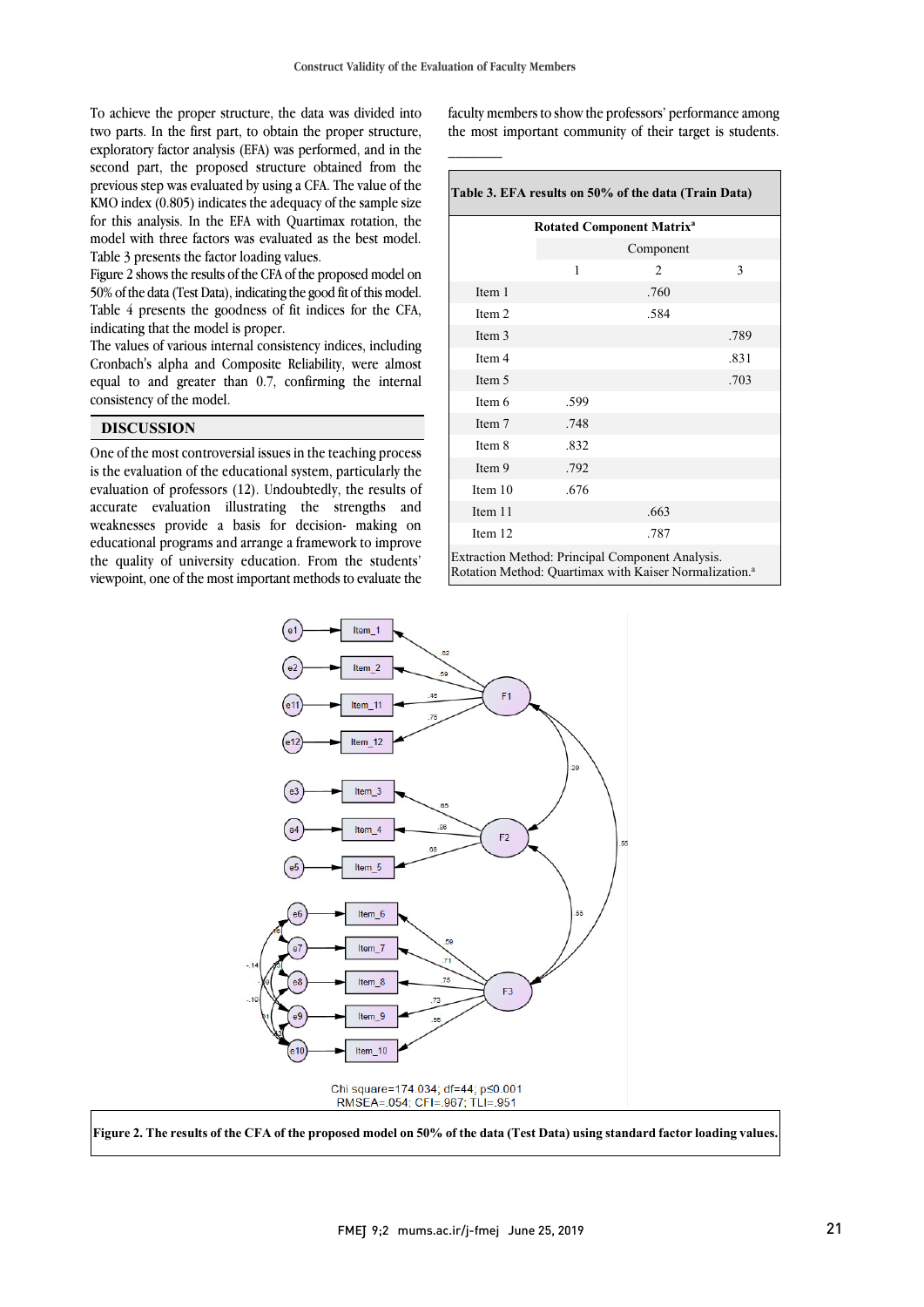| Table 4. Goodness of fit indices for the CFA on 50% of the data (Test Data) |                 |                 |                |
|-----------------------------------------------------------------------------|-----------------|-----------------|----------------|
| <b>Measure</b>                                                              | <b>Estimate</b> | Threshold (11)  | Interpretation |
| Chi-Square $(\chi^2)$                                                       | 174.034         | $- -$           | $- -$          |
| DF                                                                          | 44.000          | --              | --             |
| $\chi^2$ /DF                                                                | 3.955           | Between 1 and 3 | Questionable   |
| <b>CFI</b>                                                                  | 0.967           | >0.95           | Excellent      |
| <b>SRMR</b>                                                                 | 0.047           | < 0.08          | Excellent      |
| <b>RMSEA</b>                                                                | 0.054           | < 0.06          | Excellent      |
| PClose                                                                      | 0.190           | >0.05           | Excellent      |

| Table 5. Indices of internal consistency assessment on<br>50% of the data (Test Data) |                         |                              |
|---------------------------------------------------------------------------------------|-------------------------|------------------------------|
|                                                                                       | <b>Cronbach's Alpha</b> | <b>Composite Reliability</b> |
| F <sub>1</sub>                                                                        | 0.683                   | 0.696                        |
| F2                                                                                    | 0.765                   | 0.778                        |
| F3                                                                                    | 0.814                   | 0.803                        |

Although the aim of the evaluation is to promote the education, as well as growth and development of the faculty members; however, in many universities, it is merely a criterion for promotion of professors  $(3, 13)$ . The aim of this study was to determine the proper structure of the EFSQ at the School of Health of MUMS. The results of this study indicated that the questionnaire with four dimensions was not suitable, and the most appropriate structure for these questions was the form with three dimensions. Based on the CFA and EFA results, the questions 1, 2, 11 and 12 determined the education scope.

Since questions 3, 4, and 5 were in one scope, the title of commitment was proposed for this dimension. Although the set of questions 6 to 10 was in one area, it seemed that the sixth question was ambiguous. Regarding the lack of a precise definition for the statement "professional style", this study suggested the removal or modification of this question. Furthermore, the present researchers thought that the title of discipline was appropriate for this domain. Previous studies have indicated that in addition to a teacher's academic and practical skills, the attitudinal, moral, as well as personality traits are also factors which introduce a teacher as an appropriate professional pattern (14). In addition, given that the eleventh question had the lowest standard factor loading (less than 0.5), it was suggested that this question be removed and replaced with another appropriate question.

The third question of the EFSQ was concerning the correct and fair assessment by the professors; however, it was noticeable that the evaluation of students by teachers has been generally conducted at the end of the semester, and the EFSQ was completed before the final exam; therefore, the students' answer to this question was doubtful; so the deletion of this question was suggested (15).

However, some studies have reported that the EFSQ scores

are associated with students' expected score so that if students expect a high score, they will give a high score to the teacher and vice versa (16).

In one study, Asgharpour et al. examined the factors affecting the student's evaluation of the professor from faculty members and students' perspective at the Faculty of Nursing and Midwifery of Tehran University of Medical Sciences. In this study, professors and students agreed and approved that 18 qualities in the field of individual-personality traits of the teacher and 32 items relating to evaluation of the professor were high value items (17). Comparing the questions of the present study with the above high value items shows that many of them are collectively referred to one question; for example, Question 2 of this study "Teaching in accordance with educational goals and time defined in curriculum" covers many issues; however, other issues such as the use of visual and audiovisual equipment and attention to students' understanding determined in the study of Ali Asgharpur et al., were not available in the evaluation form of the School of Health of MUMS.

The results of this study demonstrated that some students used the same pattern to answer questions, which could be due to lack of motivation to participate in the evaluation process. This result is consistent with the results of studies that do not support teachers' evaluation by students. These studies stated some reasons for not approving this evaluation method. Some of these reasons are lack of justification of the students before completing the form, lack of responsibility of students, lack of feedback to the professors and consequently, their impact on the teaching method, as well as lack of influence on promoting the professors (8, 15, 18). Voluntary participation, considering incentive privileges, and qualitative evaluations can be a step toward solving this problem.

The EFVS is a 10-option Likert spectrum that can cause confusion and biased results. Previous studies have shown that the five-choice questions in Iran are the most appropriate ones (19); however, the present study suggests that the number of options be reduced to five.

Student assessment scores have been used in many studies to examine the effectiveness of education, which is based on the belief that students learn more from professors with higher grades (20, 21). However, a meta-analysis study indicated that student grades should not be considered a